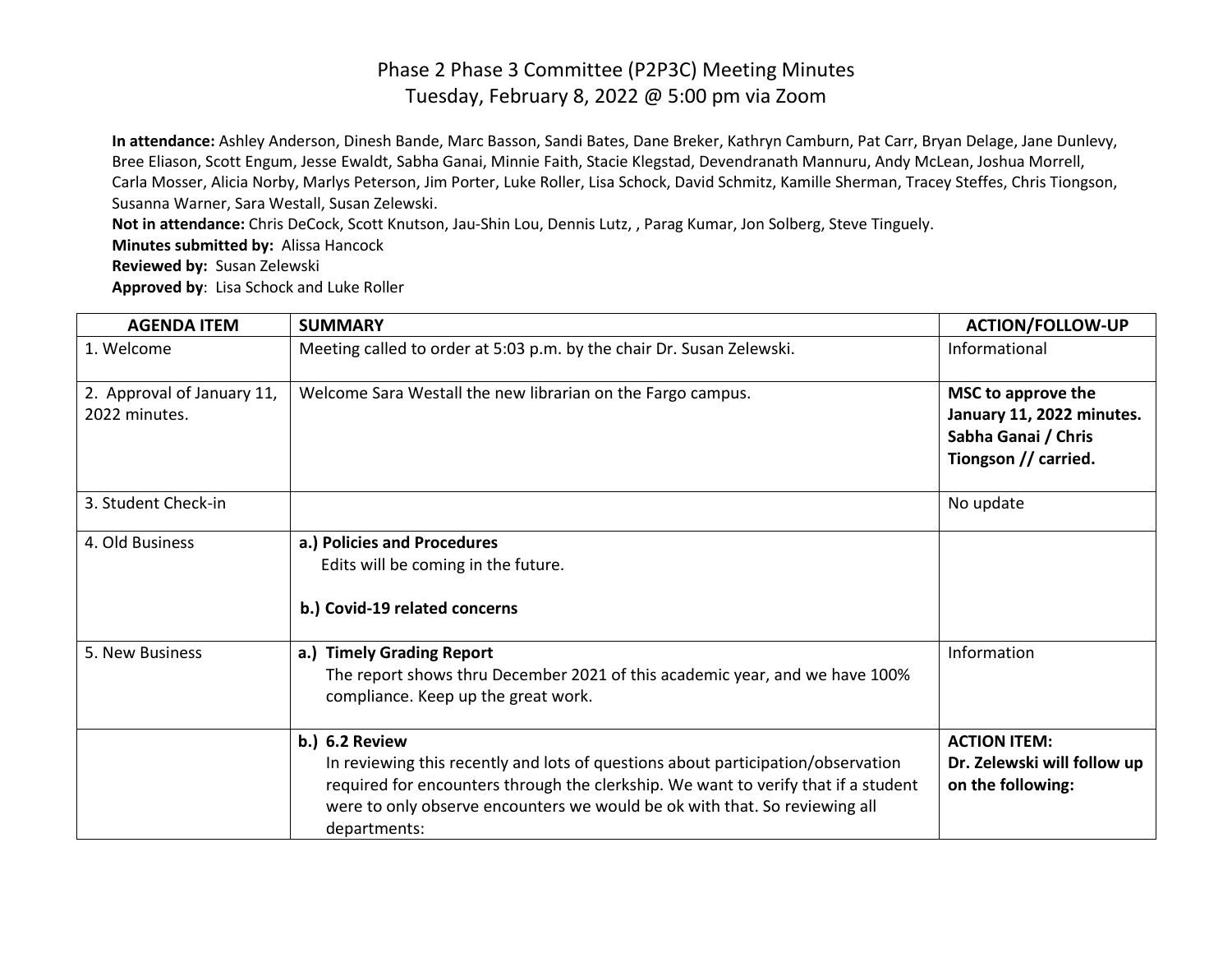## Phase 2 Phase 3 Committee (P2P3C) Meeting Minutes Tuesday, February 8, 2022 @ 5:00 pm via Zoom

|              | Pediatrics has participation for all encounters.<br>$\bullet$<br>Surgery has updated the participation/observation requirements outlining and<br>$\bullet$<br>clarifying what participation means for the clerkship.<br>Ob-Gyn everything is stated as participate or observe. We need to verify if that<br>is correct.<br>Neurology is extending the clerkship to 4-weeks and has added 32 cases, we<br>$\bullet$<br>need to ensure that there are a total of 40 cases and which encounter should<br>be participation vs observation.<br>Internal Medicine has participation for all encounters. Dr. Bande will verify at<br>$\bullet$<br>the department meeting tomorrow also.<br>In Phase 1 students use to have a simulation teaching them to insert and<br>remove an NG tube, this is no longer taught.<br>Added items for the bootcamp in unit 8: proper donning/removal of PPE and<br>code skills.<br>ACTION ITEM: Updated document after our few questions are answered, and | <b>OBGYN follow up on</b><br>participation/observation<br>for everything.<br>Neurology follow-up with<br>participation/observation<br>with all the new cases.<br><b>Share Surgery syllabus and</b><br>updated document by<br>email when ready.<br>Once completed, the 6.2<br>updates will be sent for e-<br>mail vote. |
|--------------|--------------------------------------------------------------------------------------------------------------------------------------------------------------------------------------------------------------------------------------------------------------------------------------------------------------------------------------------------------------------------------------------------------------------------------------------------------------------------------------------------------------------------------------------------------------------------------------------------------------------------------------------------------------------------------------------------------------------------------------------------------------------------------------------------------------------------------------------------------------------------------------------------------------------------------------------------------------------------------------|------------------------------------------------------------------------------------------------------------------------------------------------------------------------------------------------------------------------------------------------------------------------------------------------------------------------|
|              | will be distributed by email.<br>c.) Pediatric Objectives<br>Pediatrics has added three new objectives to address ACEs and childhood obesity,<br>which are two of our five societal problems. They will use aquifer cases and lecture<br>format to teach these.                                                                                                                                                                                                                                                                                                                                                                                                                                                                                                                                                                                                                                                                                                                      | MSC to approve the<br>pediatric objectives.<br>Kamille Sherman / Bryan<br>Delage // carried.                                                                                                                                                                                                                           |
|              | d.) Clerkship changes for the coming year<br>Neurology wanted to share their updated syllabus, and the grading did not change.                                                                                                                                                                                                                                                                                                                                                                                                                                                                                                                                                                                                                                                                                                                                                                                                                                                       | Information                                                                                                                                                                                                                                                                                                            |
| 6. Electives | a.) Pediatric AI - Bismarck<br>Biggest change are the specific objectives for this specific AI. The activities and<br>assessment methods are similar to other AI sections.                                                                                                                                                                                                                                                                                                                                                                                                                                                                                                                                                                                                                                                                                                                                                                                                           | MSC to approve the<br>Pediatric AI - Bismarck.<br><b>Bryan Delage / Jesse</b><br>Ewaldt // carried.                                                                                                                                                                                                                    |